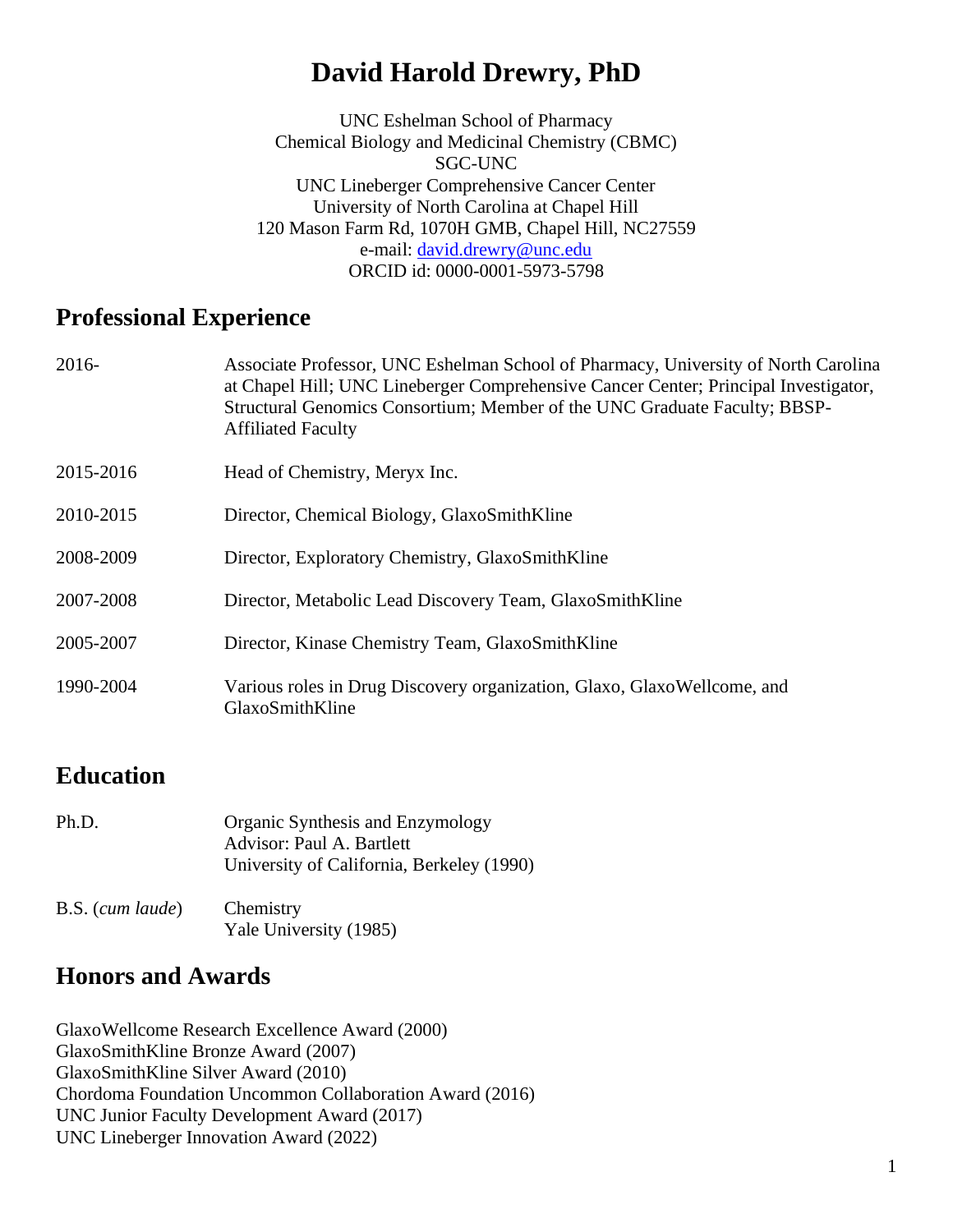# **Publications and Products of Scholarship**

### **Peer reviewed papers**

"Target2035 – update on the quest for a probe for every protein" Müller, Susanne; Al Chawaf, Arij; Al-Lazikani, Bissan; Antolin, Albert; Baell, Jonathan B.; Beck, Hartmut; Beedie, Shaunna; Betz, Ulrich A.K.; Bezerra, Gustavo Arruda; Brennan, Paul E.; Brown, David; Brown, Peter J.; Bullock, Alex N.; Carter, Adrian J.; Chaikuad, Apirat; Chaineau, Mathilde; Ciulli, Alessio; Collins, Ian; Dreher, Jan; Drewry, David H.; Edfeldt, Kristina; Edwards, Aled M.; Egner, Ursula; Frye, Stephen V.; Fuchs, Stephen M.; Hall, Matthew D.; Hartung, Ingo V.; Hillisch, Alexander; Hitchcock, Stephen H.; Homan, Evert; Kannan, Natarajan; Kiefer, James R.; Knapp, Stefan; Kostic, Milka; Kubicek, Stefan; Leach, Andrew R.; Lindemann, Sven; Marsden, Brian D.; Matsui, Hisanori; Meier, Jordan L.; Merk, Daniel; Michel, Maurice; Morgan, Maxwell, R.; Mueller-Fahrnow, Anke; Owen, Dafydd R.; Perry, Benjamin G.; Rosenberg, Saul H.; Saikatendu, Kumar Singh; Schapira, Matt; Scholten, Cora; Sharma, Sujata; Simeonov, Anton; Sundström, Michael; Superti-Furga, Giulio; Todd, Matthew H.; Tredup, Claudia; Vedadi, Masoud; von Delft, Frank; Willson, Timothy M.; Winter, Georg E,; Workman, Paul; Arrowsmith, Cheryl H.; *RSC Medicinal Chemistry* **2022**, 13, 13-21.

"NUAK family kinase 2 is a novel therapeutic target for prostate cancer" Fu, Weiwu; Zhao, Megan T.; Driver, Lucy M.; Schirmer, Amelia U.; Yin Qi; You, Sungyong; Freedland, Stephen J.; DiGiovanni, John; Drewry, David H.; Macias, Everardo; *Molecular Carcinogenesis*, **2021**, doi: 10.1002/mc.23374.

"Host-directed therapy, an untapped opportunity for antimalarial intervention" Wei, Ling; Adderley, Jack; Leroy, Didier; Drewry, David H.; Wilson, Danny W.; Kaushansky, Alexis; Doerig, Christian; *Cell Reports Medicine* **2021**, 2(10):100423.

"Non-canonical role of Hippo tumor suppressor serine/threonine kinase 3 STK3 in prostate cancer" Schirmer, Amelia U.; Driver, Lucy M.; Zhao, Megan T.; Wells, Carrow I.; Pickett, Julie E.; O'Bryne, Sean N.; Eduful, Benjamin J.; Yang, Xuan; Howard, Lauren; You, Sungyong; Devi, Gayathri R.; DiGiovanni, John; Freedland, Stephen J.; Chi, Jen-Tsan; Drewry, David H. (co-corresponding); Macias, Everardo; *Molecular Therapy* **2021**, 30 (1), 485-500.

"Hinge Binder Scaffold Hopping Identifies Potent Calcium/Calmodulin-Dependent Protein Kinase Kinase 2 (CAMKK2) Inhibitor Chemotypes" Eduful, Benjamin J.; O'Byrne, Sean N.; Temme, Louisa; Asquith, Christopher R. M.; Liang, Yi; Picado, Alfredo; Pilotte, Joseph R.; Hossain, Mohammad Anwar; Wells, Carrow I.; Zuercher, William J., Catta-Preta, Carolina M. C.; Ramos, Priscila Zonzini; de S. Santiago, André; Couñago, Rafael M.; Langendorf, Christopher G.; Nay, Kévin; Oakhill, Jonathan S.; Pulliam, Thomas L.; Lin, Chenchu; Awad, Dominik; Willson, Timothy M.; Frigo, Daniel E.; Scott, John W.; and Drewry, David H. *Journal of Medicinal Chemistry* **2021**, 64 (15), 10849-10877.

"NEK5 activity regulates the mesenchymal and migratory phenotype in breast cancer cells" Matossian, Margarite D.; Elliott, Steven; Van Hoang, T.; Burks, Hope E.; Wright, Maryl K.; Alzoubi, Madlin S.; Yan, Thomas; Chang, Tiffany; Wathieu, Henri; Windsor, Gabrielle O.; Hartono, Alifiani Bo; Lee, Sean; Zuercher, William J.; Drewry, David H.; Wells, Carrow; Kapadia, Nirav; Buechlein, Aaron; Fang, Fang; Nephew, Kenneth P.; Collins-Burow, Bridgette M.; Burow, Matthew E.; *Breast Cancer Research and Treatment* **2021**, 189(1), 49-61.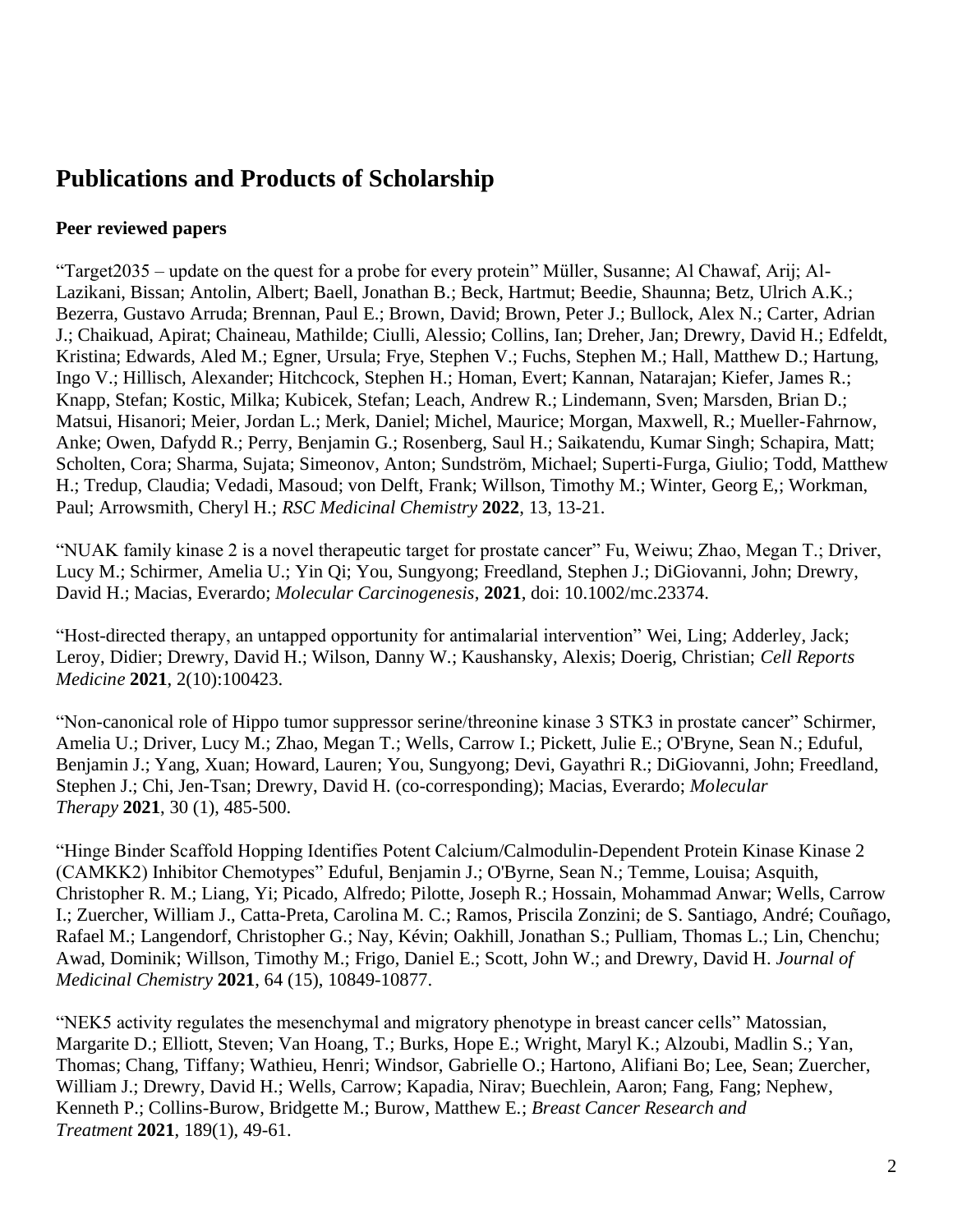"Identification of Pyrimidine-Based Lead Compounds for Understudied Kinases Implicated in Driving Neurodegeneration" Drewry, D. H.; Annor-Gyamfi, Joel K.; Wells, Carrow I.; Pickett, Julie E.; Dederer, Verena; Preuss, Franziska; Mathea, Sebastian; Axtman, Alison D.; *Journal of Medicinal Chemistry* **2021**, ahead of print.

"Design and Development of a Chemical Probe for Pseudokinase Ca2+/calmodulin-Dependent Ser/Thr Kinase" Russ, Nadine; Schroeder, Martin; Berger, Benedict-Tilman; Mandel, Sebastian; Aydogan, Yagmur; Mauer, Sandy; Pohl, Christian; Drewry, David H.; Chaikuad, Apirat; Mueller, Susanne; Knapp, Stefan; *Journal of Medicinal Chemistry* **2021**, 64(19), 14358-14376.

"Targeting Never-In-Mitosis-A Related Kinase 5 in Cancer: A Review" Matossian, Margarite D.; Wells, Carrow I.; Zuercher, William J.; Collins-Burow, Bridgette M.; Drewry, David H. (co-corresponding); Burow, Matthew E., *Current Medicinal Chemistry* **2021**, 28(30), 6096-6109.

"Synthesis and Evaluation of Novel 1,2,6-Thiadiazinone Kinase Inhibitors as Potent Inhibitors of Solid Tumors" Kalogirou, Andreas S.; East, Michael P.; Laitinen, Tuomo; Torrice, Chad D.; Maffuid, Kaitlyn A.; Drewry, David H.; Koutentis, Panayiotis A.; Johnson, Gary L.; Crona, Daniel J.; Asquith, Christopher R. M., *Molecules* **2021**, 26(19), 5911.

"Development of a potent and selective chemical probe for the pleiotropic kinase CK2" Wells CI, Drewry DH (co-first author), Pickett JA, Tjaden A, Krämer A, Müller S, Gyenis L, Manyhart D, Litchfield DW, Knapp S, Axtman AD, *Cell Chem Biol* **2021**, 28(4):546-558.e10.

"Application of a small molecule inhibitor screen approach to identify CXCR4 downstream signaling pathways that promote a mesenchymal and fulvestrant-resistant phenotype in breast cancer cells" Matossian, Margarite D.; Elliott, Steven; Rhodes, Lyndsay V.; Martin, Elizabeth C.; Hoang, Van T.; Burks, Hope E.; Zuercher, William J.; Drewry, David H.; Collins-Burow, Bridgette M.; Burow, Matthew E.; *Oncology Letters* **2021**, 21(5), 380.

"Evaluation of liver kinase B1 downstream signaling expression in various breast cancers and relapse free survival after systemic chemotherapy treatment" Nguyen, Khoa; Rivera, Andrew; Alzoubi, Madlin; Wathieu, Henri; Dong, Shengli; Yousefi, Hassan; Matossian, Margarite; Alahari, Suresh; Drewry, David H; Burow, Matthew; Collins-Burow, Bridgette; *Oncotarget* **2021**, 12(11): 1110–1115.

"Crowdsourced mapping of unexplored target space of kinase inhibitors" Cichonska, Anna; Ravikumar, Balaguru; Allaway, Robert J.; Wan, Fangping; Park, Sungjoon; Isayev, Olexandr; Li, Shuya; Mason, Michael; Lamb, Andrew; Tanoli, Ziaurrehman; Jeon, Minji; Kim, Sunkyu; Popova, Mariya; Capuzzi, Stephen; Zeng, Jianyang; Dang, Kristen; Koytiger, Gregory; Kang, Jaewoo; Wells, Carrow I.; Willson, Timothy M.; Oprea, Tudor I.; Schlessinger, Avner; Drewry, David H.; Stolovitzky, Gustavo; Wennerberg, Krister; Guinney, Justin; Aittokallio, Tero; The IDG-DREAM Drug-Kinase Binding Prediction Challenge Consortium; *Nature Communications* **2021**, 12(1), 3307.

"The Kinase Chemogenomic Set (KCGS): an open science resource for kinase vulnerability identification" Wells CI, Al-Ali H, Andrews DM, Asquith CRM, Axtman AD, Chung M, Dikic I, Ebner D, Elkins JM, Ettmayer P, Fischer C, Frederiksen M, Gray NS, Hatch S, Knapp S, Lee S, Lücking U, Michaelides M, Milles CE, Müller S, Owen D, Picado A, Ramadan K, Saikatendu KS, Schröder M, Stolz A, Tellechea M, Treiber DK, Turunen BJ, Vilar S, Wang J, Zuercher WJ, Willson TM, Drewry DH, *Int J Mol Sci* **2021**, 22 (2), doi: 10.3390/ijms22020566; PMID: 33429995.

"A Chemical Probe for Dark Kinase STK17B Derives Its Potency and High Selectivity through a Unique P-Loop Conformation" Picado A, Chaikuad A, Wells CI, Shrestha S, Zuercher WJ, Pickett JE, Kwarcinski FE,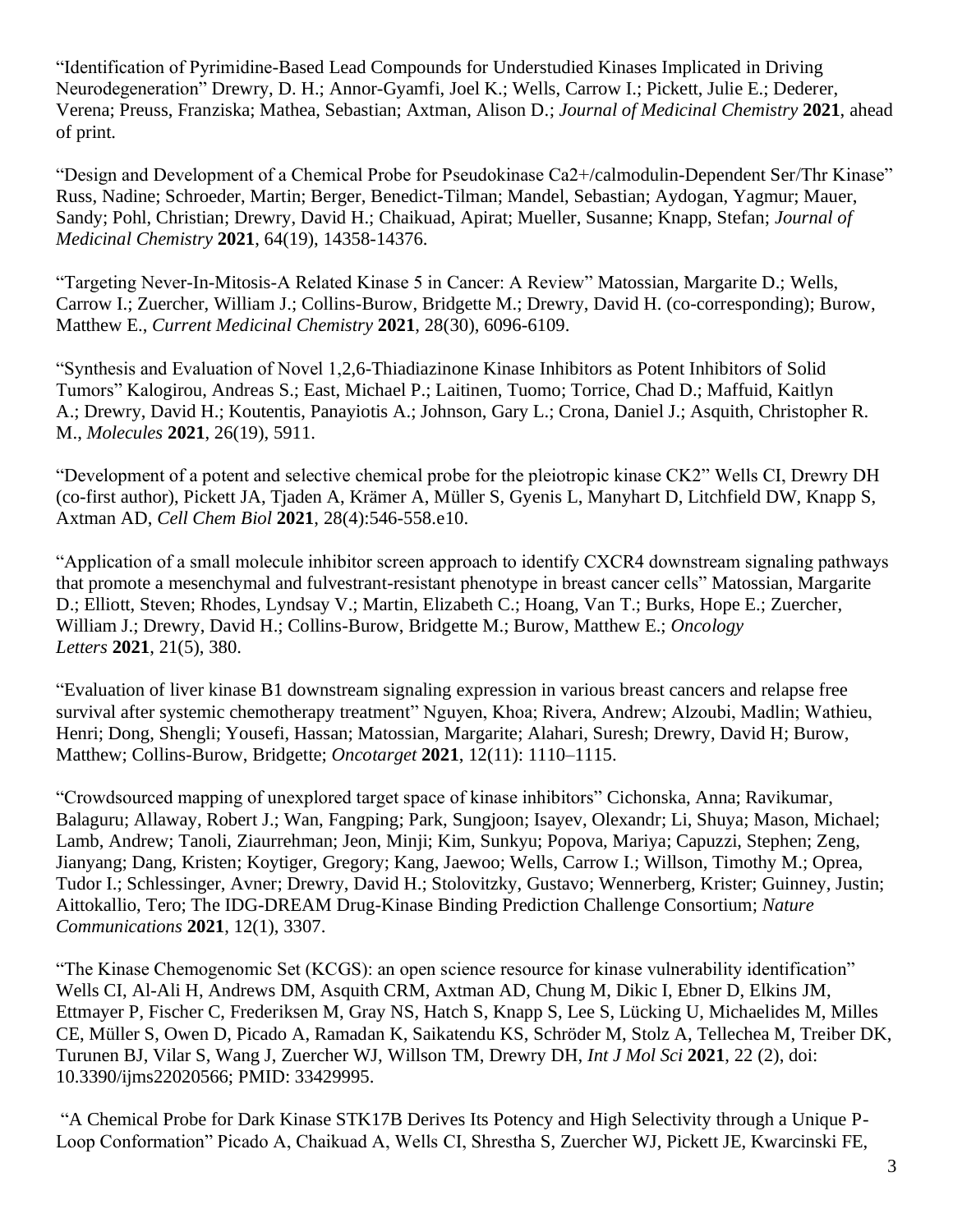Sinha P, de Silva CS, Zutshi R, Liu S, Kannan N, Knapp S, Drewry DH, Willson TM, *J Med Chem* **2020**, 63 (23) 14626; doi: 10.1021/acs.jmedchem.0c01174; PMID: 33215924.

"Crystal Structure and Inhibitor Identifications Reveal Targeting Opportunity for the Atypical MAPK Kinase ERK3" Schröder M, Filippakopoulos P, Schwalm MP, Ferrer CA, Drewry DH, Knapp S, Chaikuad A, *Int J Mol Sci* **2020**, 21 (21); doi: 10.3390/ijms21217953; PMID: 33114754.

"PKIS deep dive yields a chemical starting point for dark kinases and a cell active BRSK2 inhibitor" Tamir TY, Drewry DH, Wells C, Major MB, Axtman AD, *Scientific Reports* **2020**, 10 (1); doi: 10.1038/s41598-020- 72869-9; PMID: 32985588.

"Concise, gram-scale synthesis of furo[2.3-b]pyridines with functional handles for chemoselective crosscoupling" O'Byrne SN, Eduful, BJ, Willson TM, Drewry DH, *Tetrahedron Letters* **2020**, 61 (38); doi: 10.1016/j.tetlet.2020.152353; PMID: 33012852.

"A novel screening approach comparing kinase activity of small molecule inhibitors with similar molecular structures and distinct biological effects in triple-negative breast cancer to identify targetable signaling pathways" Matossian, MD, Burks, HE, Elliot, S, Hoang VT, Zuercher WJ, Wells C, Drewry DH, Kapadia N, Chang T, Yan T, Windsor GO, Nguyen K, Fang F, Nephew KP, Buechlein A, Rusch DB, Sabol RA, Ucar DA, Zabaleta J, Miele L, Bunnell, BA, Collins-Burow BM, Burow ME, *Anti-Cancer Drugs* **2020**, 31, (8) 759.

"CDK12 inhibition reduces abnormalities in cells from patients with myotonic dystrophy and in a mouse model" Ketley A, Wojciechowska M, Ghidelli-Disse S, Bamborough P, Ghosh TK, Moato ML, Sedehizadeh S, Malik NA, Tang Z, Powalowska P, Tanner M, Billeter-Clark R, Trueman RC, Geiszler PC, Agostini A, Othman O, Bösche M, Bantscheff M, Rüdiger M, Mossakowska DE, Drewry DH, Zuercher WJ, Thornton CA, Drewes G, Uings I, Hayes CJ, Brook JD, *Science Translational Medicine*, **2020**, 12, (541) eaaz2415.

"Synergistic drug combinations and machine learning for drug repurposing in chordoma" Anderson E, Havener TM, Zorn KM, Foil DH, Lane TR, Capuzzi SJ, Morris D, Hickey AJ, Drewry DH, Ekins S, *Scientific Reports*, **2020**, 10 (1) 12982.

"Defining the Neural kinome: Strategies and opportunities for small molecule drug discovery to target neurodegenerative diseases" Krahn, AI, Wells, C, Drewry DH, Beitel, LK, Durcan, TM, Axtman, AD. *ACS Chemical Neuroscience*, **2020**, 11, (13) 1871.

"Quantifying CDK inhibitor selectivity in live cells" Wells, CI, Vasta JD, Corona CR, Wilkinson J, Zimprich CA, Ingold MR, Pickett JE, Drewry DH, Pugh KM, Huber KVM, Cong M, Meisenheimer P, Willson TM, Robers MB, *Nature Communications* **2020**, 11, (1), 2743.

"HighVia – A flexible live-cell high-content screening pipeline to assess cellular toxicity" Howarth A, Schroder M, Montenegro RC, Drewry DH, Sailem H, Miller V, Müller S, Ebner DV, *SLAS Discovery*, **2020**, 25, (7) 801.

"Identifying the target of an antiparasitic compound in Toxoplasma using thermal proteome profiling" Herneisen AL, Sidik SM, Markus BM, Drewry DH, Zuercher WJ, Lourido S, *ACS Chemical Biology*, **2020**, 15, (7), 1801.

"SGC-AAK-1: a chemical probe targeting AAK1 and BMP2K" Wells C, Couñago RM, Limas JC, Almeida TL, Cook JG, Drewry DH, Elkins JM, Gileadi O, Kapadia NR, Lorente-Macias A, Pickett JE, Riemen A, Ruela-de-Sousa RR, Willson TM, Zhan C, Zuercher WJ, Zutshi R, Axtman AD, *ACS Medicinal Chemistry Letters* **2020**, 11, (3) 340.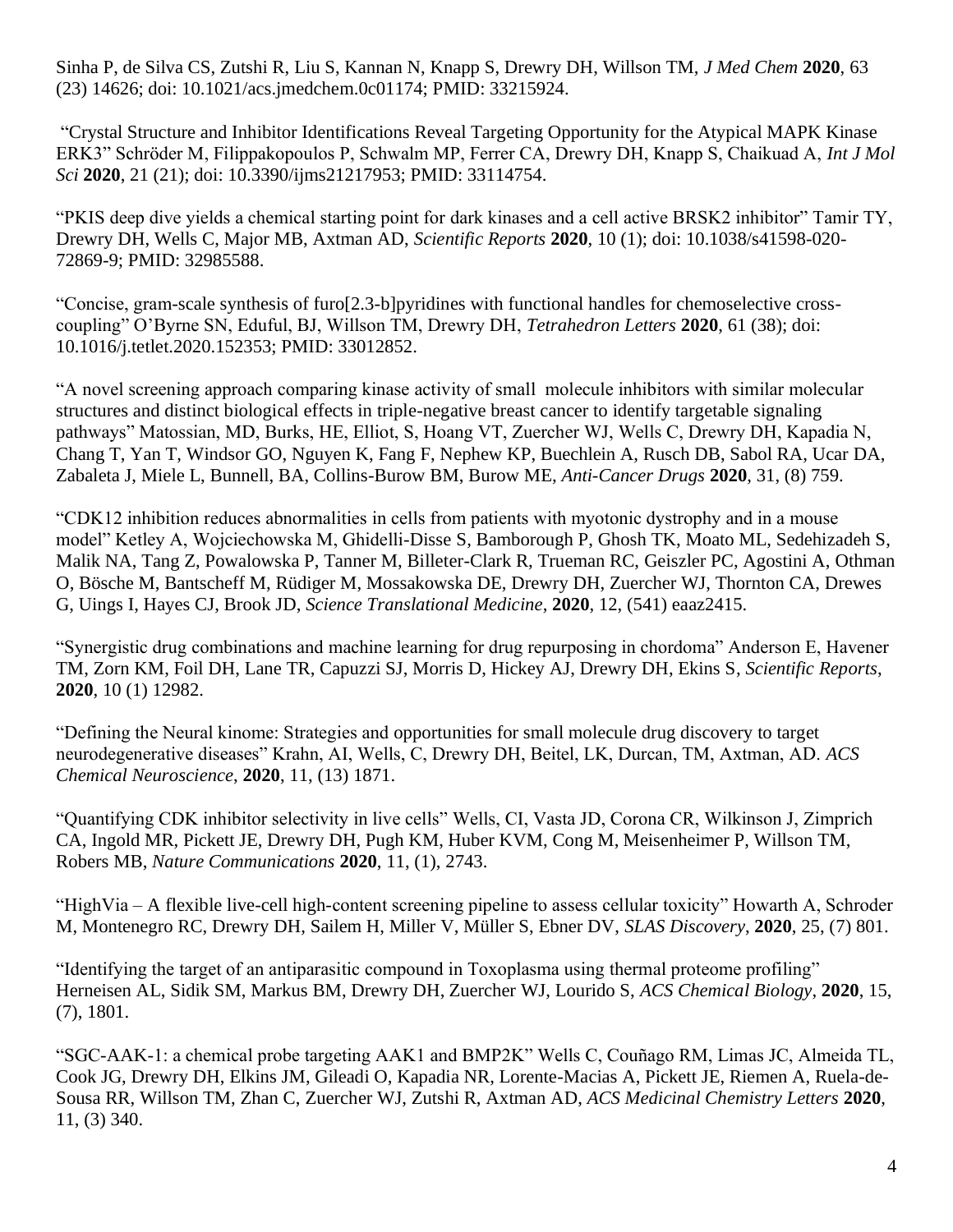"In depth analysis of cross screening data to identify CAMKK2 inhibitory scaffolds" O'Byrne, SO, Scott JW, Pilotte JR, Santiago ADS, Langendorf CG, Oakhill JS, Eduful BJ, Couñago, Wells CI, Zuercher WJ, Willson TM, Drewry DH, *Molecules* **2020**, 25, (2) pii:E325

"CAMKK2 in myeloid cells is a key regulator of the immune-suppressive microenvironment in breast cancer" Racioppi L, Nelson ER, Huang W, Mukherjee D, Lawrence SA, Lento W, Masci AM, Jiao Y, Park S, York B, Liu Y, Baek AE, Drewry DH, Zuercher WJ, Bertani FR, Businaro L, Geradts J, Hall A, Means AR, Chao N, Chang CY, McDonnell DP, *Nature Communications* **2019**, 10, (1) 2450.

"Binding and structural analysis of potent inhibitors of the human  $Ca(2+)$  calmodulin dependent protein kinases kinase 2 (CAMKK2) identified from a collection of commercially available kinase inhibitors" Profeta GS, dos Reis CV, Santiago A, Godoi PHC, Fala AM, Wells CI, Sartori R, Salmazo APT, Ramos PZ, Massirer KB, Elkins JM, Drewry DH, Gileadi O, Couñago RM, *Scientific Reports* **2019** 9, (1) 16452.

"Chemical proteomics reveals target selectivity of clinical Jak inhibitors in human primary cells" Eberl HC, Werner T, Reinhard FB, Lehmann S, Thomson D, Chen P, Zhang C, Rau C, Muelbaier M, Drewes G, Drewry DH, Bantscheff M, *Scientific Reports* **2019** 9, (1), 14159.

"E2F1 proteolysis via SCF-cyclin F underlies synthetic lethality between cyclin F loss and Chk1 inhibition" Burdova K, Yang H, Faedda R, Hume S, Vhauhan J, Ebner D, Kessler BM, Vendrell I, Drewry DH, Wells CI, Hatch SB, Dianov GL, Buffa FM, D'Angiolella V, *EMBO Journal* **2019** 38, (20), e101443.

"Design of a cyclin G associated kinase (GAK) / epidermal growth factor receptor (EGFR) inhibitor set to interrogate the relationship of EGFR and GAK in chordoma" Asquith CRM, Naegeli KM, East MP, Latinen T, Havener TM, Wells CI, Johnson GL, Drewry DH, Zuercher WJ, Morris DC, *Journal of Medicinal Chemistry* **2019**, 62 (9) 4772-4778.

"SGC-GAK-1: A chemical probe for cyclin G associated kinase (GAK)" Asquith CRM, Berger BT, Wan J, Bennett JM, Capuzzi SJ, Crona DJ, Drewry DH, East MP, Elkins JM, Fedorov O, Godoi PH, Hunter DM, Knapp S, Müller S, Torrice CD, Wells CI, Earp HS, Willson TM, Zuercher WJ, *Journal of Medicinal Chemistry* **2019**, 62 (5) 2830-2836.

"CDK16: The pick of the understudied PCTAIRE kinases" Axtman A, Drewry DH, Wells, CI *Nature Reviews Drug Discovery*, **2019**, 18 (7) 489.

"A perspective on extreme open science: Companies sharing compounds without restriction" Drewry DH, Wells CI, Zuercher WJ, Willson TM, *SLAS Discovery*, **2019**, 24 (5) 505-514.

"WNT activates the AAK1 kinase to promote clathrin-mediated endocytosis of LRP6 and establish a negative feedback loop" Agajanian MJ, Walker MP, Axtman AD, Ruela-de-Sousa RR, Serafin DS, Rabinowitz AD, Graham DM, Ryan MB, Tamir T, Nakamichi Y, Gammons MV, Bennett JM, Couñago RM, Drewry, DH, Elkins JM, Gileadi C, Gileadi O, Godoi PH, Kapadia N, Müller S, Santiago AS, Sorrell FJ, Wells CI, Fedorov O, Willson TM, Zuercher WJ, Major MB *Cell Reports*, **2019**, 26 (1) 79-93.

"Highly selective MERTK inhibitors achieved by a single methyl group" Zhao J, Zhang D, Zhang W, Stashko M, DeRyckere D, Vasileiadi E, Parker RE, Hunter D, Liu Q, Zhang Y, Norris-Drouin J, Li B, Drewry DH, Kireev D, Graham DK, Earp HS, Frye SV, Wang X, *J Medicinal Chem* **2018**, 61 (22) 10242-10254.

"An *in silico* screen and structural analysis identified bacterial kinase inhibitors which act with β-lactams to inhibit mycobacterial growth" Wlodarchak M, Teachout N, Beczkiewicz J, Procknow R, Schaenzer AJ, Satyshur K, Pavelka M, Zuercher W, Drewry DH, Sauer JD, Striker R, *Mol. Pharm*., **2018**, 15 (11) 5410-5426.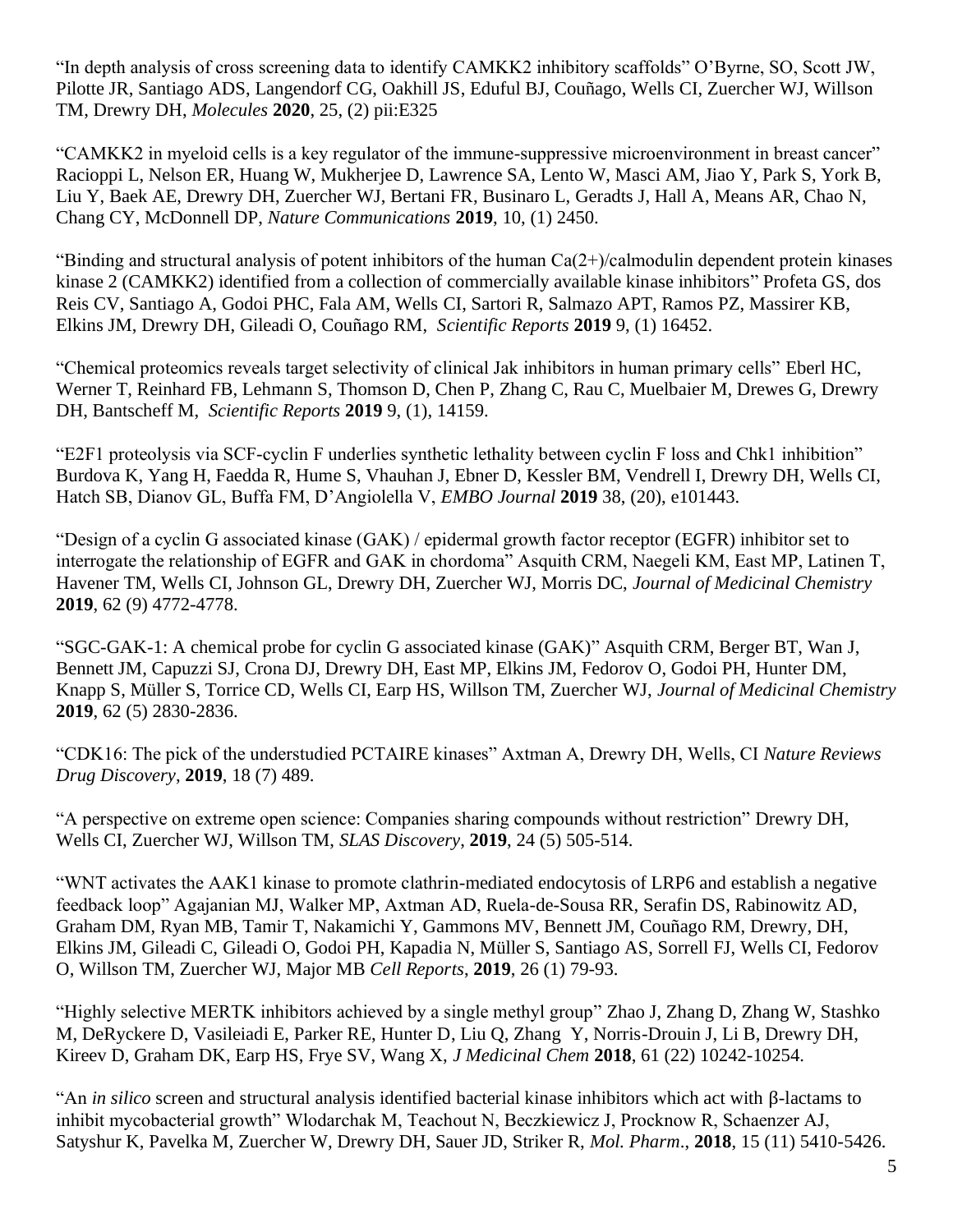"Covalent inhibitors of EGFR family protein kinases induce degradation of human Tribbles 2 (TRIB2) pseudokinase in cancer cells" Foulkes DM, Byrne DP, Yeung W, Shrestha S, Bailey FP, Ferries S, Eyers CE, Keeshan K, Wells C, Drewry DH, Zuercher WJ, Kannan N, Eyers P, Sci. Signal. **2018**, 11 (549) pii:eaat7951.

"GW779439X and its pyrazolopyridazine derivatives inhibit the serine/threonine kinase Stk1 and act as antibiotic adjuvants against β-lactam-resistant staphylococcus aureus" Schaenzer AL, Wlodarchak N, Drewry DH, Zuercher WJ, Rose, WE, Ferrer CA, Sauer JD, Striker R, *ACS Infectious Diseases*, **2018**, 4 (10) 1508- 1518.

"New tools for evaluating protein tyrosine sulphation: tyrosyl protein sulphotransferases (TPSTs) are novel targets for RAF protein kinase inhibitors" Byrne, DP, Li Y, Ngamlert P, Ramakrishnan K, Eyers CE, Wells CI, Drewry DH, Zuercher WJ, Berry NG, Fernig DG, Eyers PA, *Biochem J*, **2018**, 475 (15) 2435-2455.

"New tools for carbohydrate sulphation analysis: heparin sulphate 2-O-sulphotransferase (HS2ST) is a target for small molecule protein kinase inhibitors" Byrne, DP, Li Y, Ramakrishnan K, Barsukov IL, Yates EA, Eyers CE, Papy-Garcia D, Chantepie S, Pagadala V, Lu J, Wells CI, Drewry DH, Zuercher WJ, Berry NG, Fernig DG, Eyers PA, *Biochem J*, **2018**, 475 (15) 2417-2433.

"Donated chemical probes for open science" Müller S, Arrowsmith CH, Bauser M, Baryza JL, Blagg J, Böttcher J, Bountra C, Brown PJ, Bunnage ME, Carter AJ, Damerell D, Dötsch V, Drewry DH, Edwards AM, Edwards J, Elkins JM, Fischer C, Frye SV, Gollner A, Grimshaw CE, IJzerman A, Hanke T, Hartung IV, Hitchcock S, Howe T, Hughes TV, Laufer S, Li VM, Liras S, Marsden BD, Matsui H, Mathias J, O'Hagan RC, Owen DR, Pande V, Rauh D, Rosenberg SH, Roth BL, Schneider NS, Scholten C, Singh Saikatendu K, Simeonov A, Takizawa M, Tse C, Thompson PR, Treiber DK, Viana AY, Wells CI, Willson TM, Zuercher WJ, Knapp S, Mueller-Fahrnow A, *eLIFE*, **2018**, 7:e34311.

"An orally available, brain-penetrant CAMKK2 inhibitor reduces food intake in a rodent model" Price DJ, Drewry DH, Schaller LT, Thompson BD, Reid PR, Maloney PR, Liang X, Banker P, Buckholz RG, Selley PK, McDonald OB, Smith JL, Shearer TW, Cox RF, Williams SP, Reid RA, Tacconi S, Faggioni F, Piubelli C, Sartori I, Tessari M, Wang TY, *Bioorg Med Chem Lett*, **2018**, 28, 1958-1963.

"1,2,6-Thiadiazinones as novel narrow spectrum calcium/calmodulin-dependent protein kinase 2 (CAMKK2) inhibitors" Asquith CRM, Godoi PH, Couñago RM, Laitinen T, Scott JW, Langendorf, CG, Oakhill JS, Drewry DH, Zuercher WJ, Koutentis PA, Willson TM, Kalogirou AS, *Molecules*, **2018**, 23 (5), pii: E1221

"In depth analysis of kinase cross screening data to identify chemical starting points for inhibition of the Nek family of kinases" Wells CI, Kapadia NR, Couñago RM, Drewry DH, *Med Chem Commun*, **2018**, 9, 44-66.

"Quantitative, Wide-Spectrum Kinase Profiling in Live Cells for Assessing the Effect of Cellular ATP on Target Engagement" Vasta JD, Corona CR, Wilkinson J, Zimprich CA, Hartnett JR, Ingold MR, Zimmerman K, Machleidt T, Kirkland TA, Huwiler KG, Ohana RF, Slater M, Otto P, Cong M, Wells CI, Berger BT, Hanke T, Glas C, Ding K, Drewry DH, Huber KVM, Willson TM, Knapp S, Müller S, Meisenheimer PL, Fan F, Wood KV, Robers MB; *Cell Chem Biol*, **2017**, pii: S2451-9456(17)30391-4. doi: 10.1016/j.chembiol.2017.10.010.

"A screen for kinase inhibitors identifies antimicrobial imidazopyridine aminofurazans as specific inhibitors of the *Listeria monocytogenes* PASTA kinase PrkA" Schaenzer AJ, Wlodarchak N, Drewry DH, Zuercher WJ, Rose WE, Striker R, Sauer JD; *J Biol Chem*. **2017** Oct 13;292(41):17037-17045. doi: 10.1074/jbc.M117.808600. Epub 2017 Aug 16. PubMed PMID: 28821610;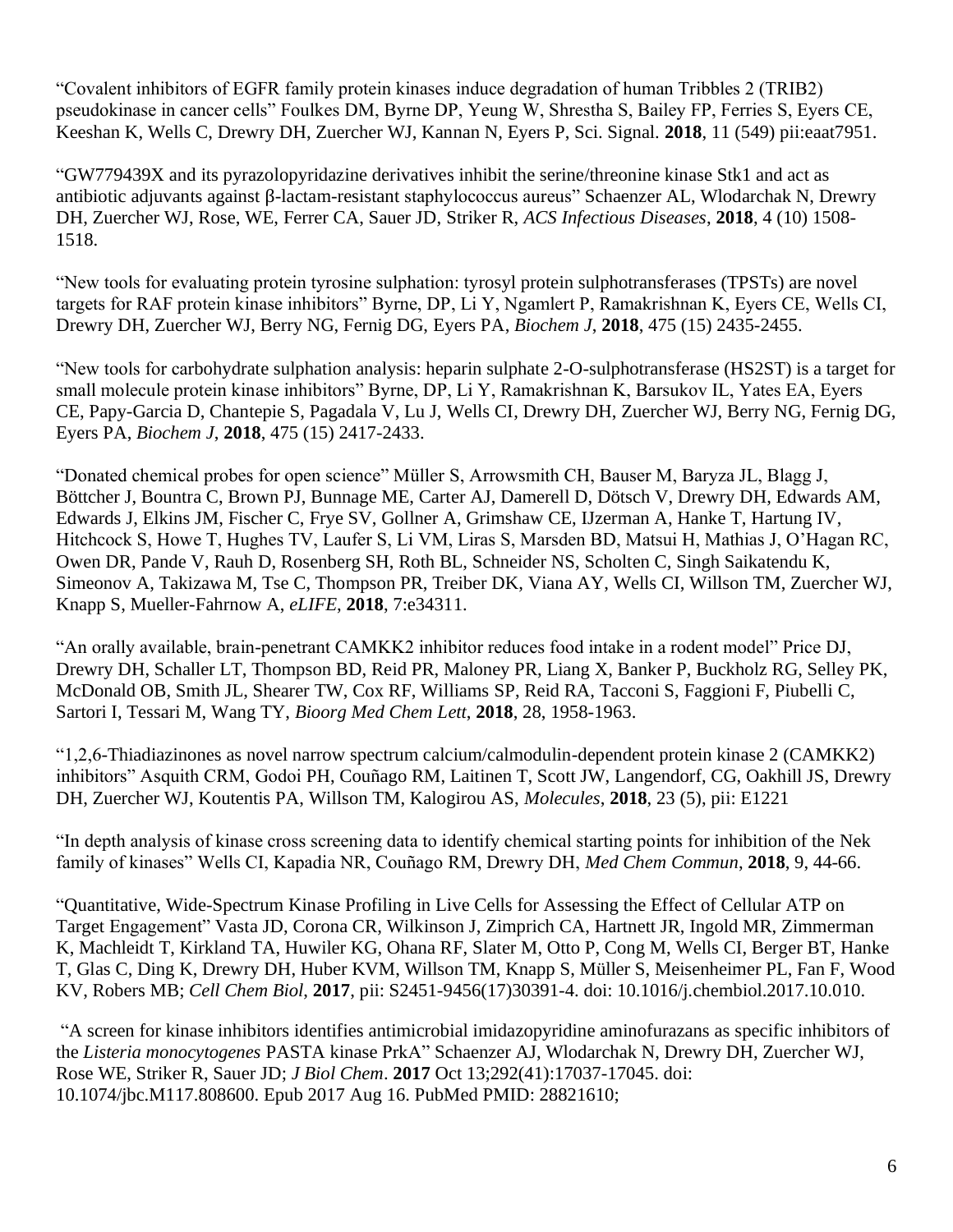"Novel application of the published kinase inhibitor set to identify therapeutic targets and pathways in triple negative breast cancer subtypes" Matossian MD, Elliott S, Hoang VT, Burks HE, Phamduy TB, Chrisey DB, Zuercher WJ, Drewry DH, Wells C, Collins-Burow B, Burow ME, *PLoS One*, **2017**, Aug 3;12(8):e0177802. doi: 10.1371/journal.pone.017780

"Progress towards a public chemogenomic set for protein kinases and a call for contributions" Drewry DH, Wells CI, Andrews DM, Angell R, Al-Ali H, Axtman AD, Capuzzi SJ, Elkins JM, Ettmayer P, Frederiksen M, Gileadi O, Gray N, Hooper A, Knapp S, Laufer S, Luecking U, Michaelides M, Müller S, Muratov E, Denny RA, Saikatendu KS, Treiber DK, Zuercher WJ, Willson TM, *PLoS One*, **2017**, Aug 2;12(8):e0181585. doi: 10.1371/journal.pone.0181585. eCollection 2017. PubMed PMID: 28767711

"EGFR inhibitors identified as a potential treatment for chordoma in a focused compound screen" Scheipl, S.; Barnard, M.; Cottone, L.; Drewry, D.H.; Zuercher, W.J.; Turlais, F.; Ye, H.; Leite, A.P.; Smith, J.A.; Leither, A.; Möller, P.; Brüderlein, S.; Guppy, N.; Amary, F.; Tirabosco, R.; Strauss, S.J.; Pillay, N.; Flanagan, A.M.; *J. Pathology* **2016**, 239, (3), 320-334.

"Comprehensive characterization of the Published Kinase Inhibitor Set" Elkins, JM; Fedele, V; Szklarz, M; Abdul Azeez, KR; Salah, E; Mikolajczyk, J; Romanov, S; Sepetov, N; Huang, XP; Roth, BL; Al Haj Ze, A; Fourches, D; Muratov, E; Tropsha, A; Morris, J; Teicher, BA; Kunkel, M; Polley, E; Lackey, KE; Atkinson, FL; Overington, JP; Bamborough, P; Müller ,S; Price, DJ; Willson, TM; Drewry, DH; Knapp, S; Zuercher, WJ; *Nature Biotech*. **2016**, 34, (1), 95-103.

"Discovery of I-BRD9, a Selective Cell Active Chemical Probe for Bromdomain Containing Protein 9 Inhibition" Theodoulou, N.H.; Bamborough, P.; Bannister, A.J.; Becher, I.; Bit, R.A.; Che, K.H.; Chung, C-W.; Dittmann, A.; Drewes, G.; Drewry, D.H.; Gordon, L.; Grandi, P.; Leveridge, M.; Lindon, M.; Michon, A-M.; Molnar, J.; Robson, S.C.; Tomkinson, N.C.O.; Kouzarides, T.; Prinjha, R.K.; Humphreys, P.G. *J. Med. Chem*. **2016**, 59, (4), 1425-1439.

"Discovery and Characterization of GSK2801, a Selective Chemical Probe for the Bromodomains BAZ2A and BAZ2B" Chen, P.; Chaikuad, A.; Bamborough, P.; Bantscheff, M.; Bountra, C.; Chung, C-w.; Fedorov, O.; Grandi, P.; Jung, D.; Lesniak, R.; Lindon, M.; Muller, S.; Philpott, M.; Prinjha, R.; Rogers, C.; Selenski, C.; Tallant, C.; Werner, T.; Willson, T.; Knapp, S.; Drewry, D.H. *J. Med. Chem*. **2016**, 59, (4), 1410-1424.

"Structure-Bioactivity relationship for benzimidazoles thiophene inhibitors of Polo-like kinase 1 (PLK1) a potential drug target in Schistosoma mansoni" Long, T; Neitz, RJ; Beasley, R; Kalyanaraman, C; Suzuki, BM; Jacobson, MP; Dissous, C; McKerrow, JH; Drewry, DH; Zuercher, WJ; Singh, R; Caffrey, CR; *PLoS Neg. Trop. Dis*. **2016**, 10, (1), e0004356.

"Rational Polypharmacology: Systematically identifying and engaging multiple drug targets to promote axon growth" Al-Ali, Hassan; Lee, Do-Hun; Danzi, Matt C.; Nassif, Houssam; Gautam, Prson; Wennerberg, Krister; Zuercher, Bill; Drewry, David H.; Lee, Jae K.; Lemmon, Vance P.; et al, *ACS Chemical Biology* **2015**, 10(8), 1939-1951.

"New Compound Sets Identified from High Throughput Phenotypic Screening Against Three Kinetoplastid Parasites: An Open Resource" Pena, Imanol; Pilar Manzano, M.; Cantizani, Juan; Kessler, Albane; Alonso-Padilla, Julio; Bardera, Ana I.; Alvarez, Emilio; Colmenarejo, Gonzalo; Cotillo, Ignacio; Roquero, Irene, et al. *Scientific Reports* **2015**, 5, 8771.

"Seeding Collaborations to Advance Kinase Science with the GSK Published Kinase Inhibitor Set (PKIS)", David H. Drewry; Timothy M. Willson; William J. Zuercher; *Current Topics in Medicinal Chemistry*, **2014**, 14, 3, 340-342.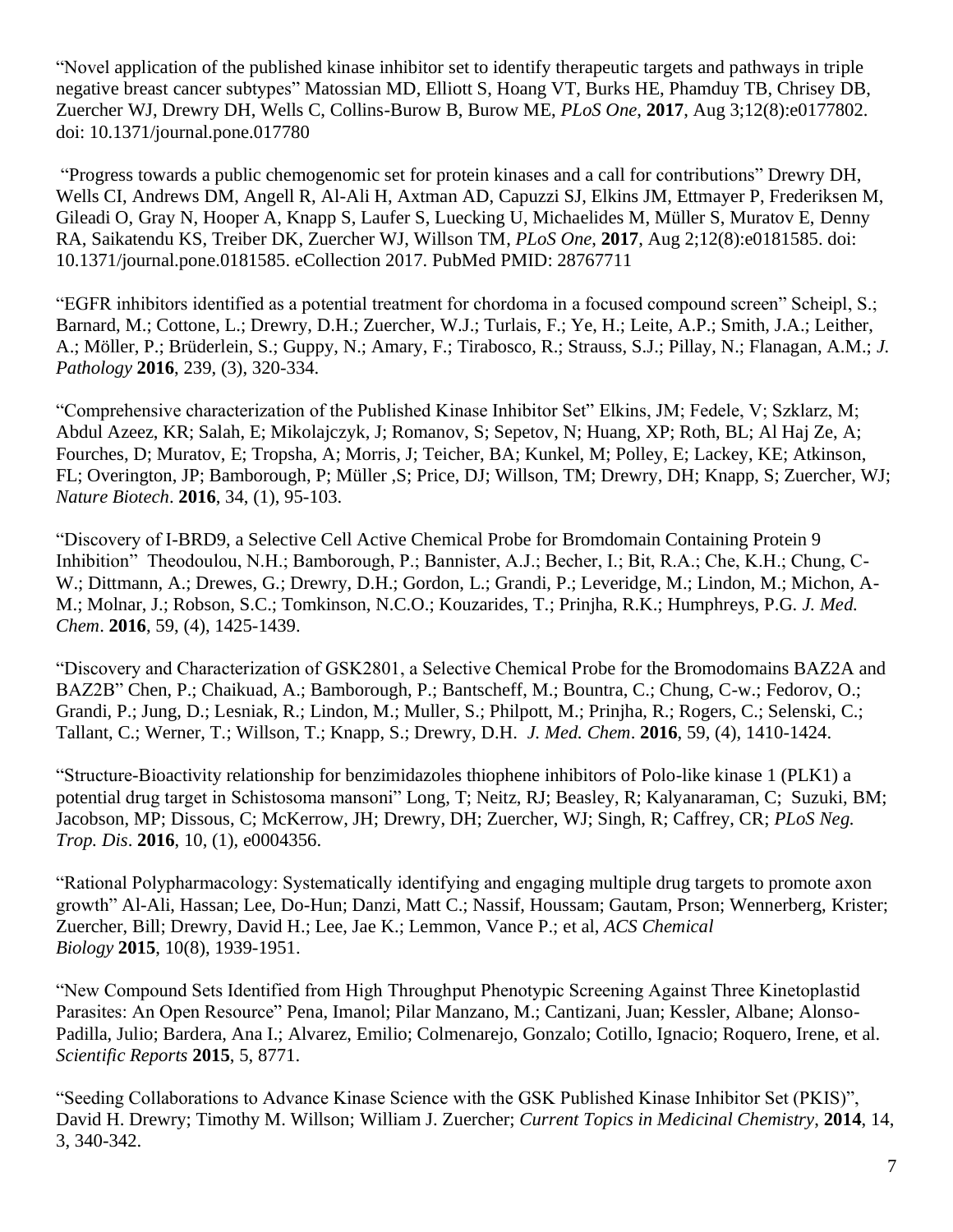"Profile of the GSK published protein kinase inhibitor set across ATP-dependent and independent luciferases: implications for reporter-gene assays" Dranchak, Patricia; MacArthur, Ryan; Guha, Rajarshi; Zuercher, William J.; Drewry, David H.; Auld, Douglas S.; Inglese, James; *PLoS One*, 2013, 8(3), e57888.

"A public-private partnership to unlock the untargeted kinome", Knapp, Stefan; Arruda, Paulo; Blagg, Julian; Burley, Stephen; David H. Drewry ; Edwards, Aled; Fabbro, Doriano; Gillespie, Paul; Gray, Nathanael S.; Kuster, Bernhard; Lackey, Karen E.; Mazzafera, Paulo; Tomkinson, Nicholas C. O.; Willson, Timothy M.; Workman, Paul; Zuercher, William J., *Nature Chemical Biology*, **2013**, 9(1), 3-6.

"Plasmodium kinases as targets for new generation antimalarials" Lucet, Isabelle S.; Tobin, Andrew; Drewry, David; Wilks, Andrew F.; Doerig, Christian; *Future Medicinal Chemistry*, **2012**, 4(18), 2295-2310.

"A rapid three-component MgI2-mediated synthesis of 3,3-pyrrolidinyl spirooxindoles" Helan, Victoria; Mills, Allie; Drewry, David; Grant, Daniel, *J Org Chem*, **2010**, 75 (19), 6693-6695.

"Enhancements of screening collections to address areas of unmet medical need: an industry perspective" Drewry, David H.; Macarron, Ricardo, *Curr. Opinion in Chem. Biol*., **2010**, 14 (3), 289-298.

"Discovery of GSK1070916, a potent and selective inhibitor of Aurora B/C Kinase", Adams, Nicholas D.; Adams, Jerry L,; Burgess, Joelle L.; Chaudhari, Anita M.; Copeland, Robert A.; Donatelli, Carla A,; Drewry, David H.; Fisher, Kelly E.; Hamajima, Toshihiro; Hardwicke, Mary Ann; et al, *J Medicinal Chem*, **2010**, 53 (10), 3973-4001.

"Discovery of thiophene inhibitors of polo-like kinase", Emmitte, Kyle A.; Andrews, C. Webb; Badiang, Jennifer G,; Davis-Ward, Ronda G.; Dickson, Hamilton D.; Drewry, David H.; Emerson, Holly K., et al, *J Medicinal Chem*, **2009**, 19 (3), 1018-1021.

"Assessment of Chemical Coverage of Kinome Space and Its Implications for Kinase Drug Discovery", Bamborough, Paul; Drewry, David; Harper, Gavin; Smith, Gary K.; Schneider, Klaus, *J Medicinal Chem*, **2008**, 51 (24), 7898-7914.

"Kinase-Targeted Library Design through the Application of the PharmPrint Methodology", DeAnda, Felix; Stewart, Eugene; Reno, Michael J.; Drewry, David H., *J of Chem Inf and Modeling*, **2008**, 48 (12), 2395-2403.

"Array synthesis of progesterone receptor antagonists: 3-Aryl-1,2-diazepines" Wiethe, Robert W.; Stewart, Eugene L.; Drewry, David H.; Gray, David W.; Mehbob, Abdul; Hoekstra, William J., *Bioorganic & Medicinal Chemistry Letters,* **2006**, 16(14), 3777-3779.

"High-Throughput Manual Parallel Synthesis Using SynPhase Crowns and Lanterns", Samuel W. Gerritz, Mark H. Norman, Lee A. Barger, Judd Berman, Eric C. Bigham, Michael J. Bishop, David H. Drewry, Deanna T. Garrison, Dennis Heyer, Stephen J. Hodson, Jennifer A. Kakel, James A. Linn, Brian E. Marron, Suganthini S. Nanthakumar, Frank J. Navas III, *Journal of Combinatorial Chemistry*, **2003**, 5(2), 110-117.

"New synthetic approaches to estrogen receptor modulators: imidazo[1,2-a]pyridines", Hari S. Patel, James A. Linn, David H. Drewry, Daniel A. Hillesheim, William J. Zuercher, and William J. Hoekstra, *Tetrahedron Letters*, **2003**, 44, 4077-4080.

"2-(Anilinomethyl)imidazolines as alpha-1A Adrenergic Receptor Agonists: 2'-Heteroaryl and 2"-Oxime Ether Series", Frank Navas III, Michael J. Bishop, Deanna T. Garrison, Stephen, J. Hodson, Jason D. Speake, Eric C.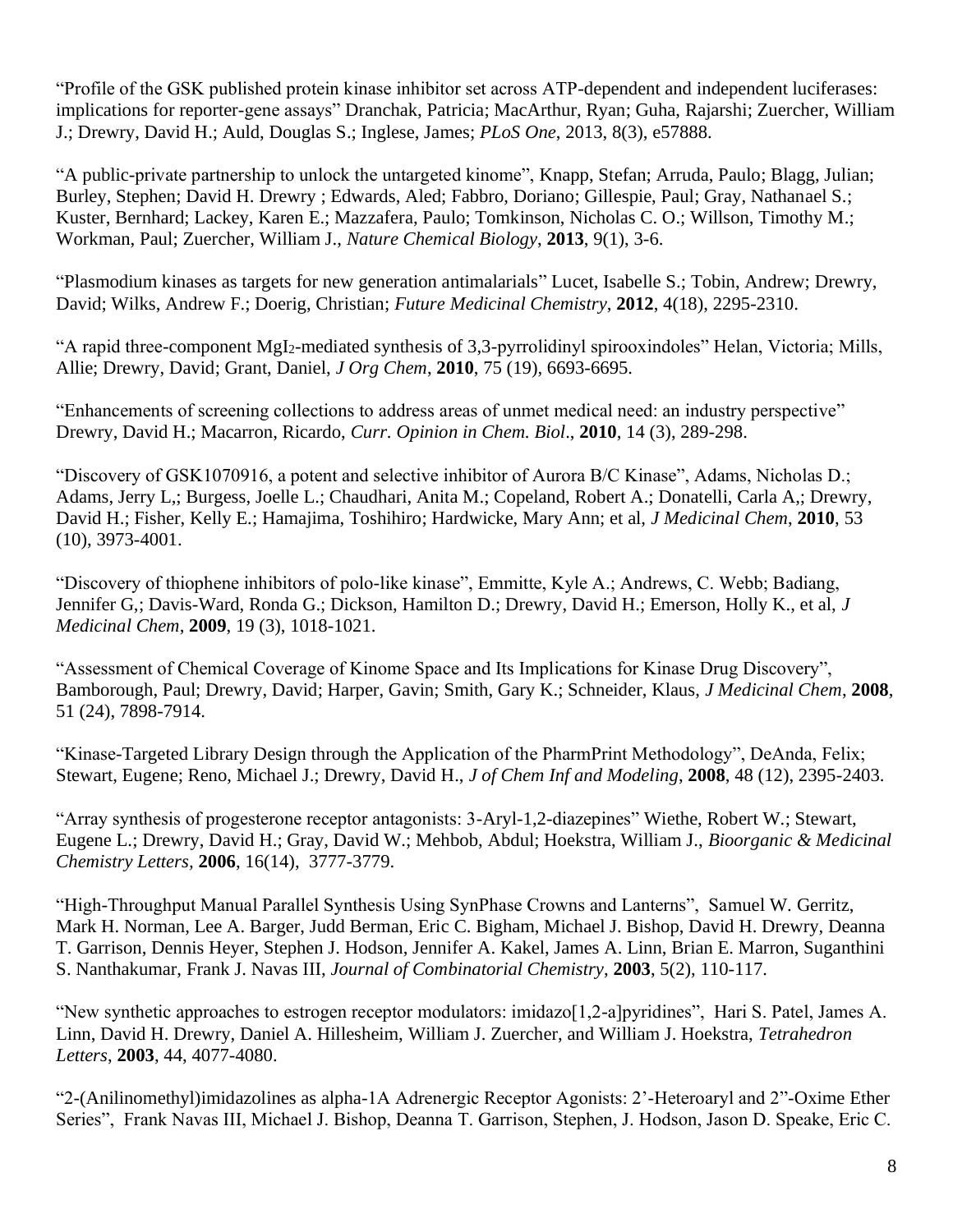Bigham, David H. Drewry, David L. Saussy, James H. Liacos, Paul E. Irving, and M. Jeffrey Gobel, *Bioorg. and Med. Chem. Letters*, **2002**, 12, 575-579.

"Optimization of Focused Chemical Libraries Using Recursive Partitioning", Andrew Rusinko III, S. Stanley Young, David H. Drewry, and Sam W. Gerritz, *Combinatorial Chemistry and High Throughput Screening*, **2002**, 5, 125-133.

"2-Amino-4,6-diarylpyrimidines as Novel Ligands for the Estrogen Receptor", Brad R. Henke, David H. Drewry, Stacey A. Jones, Eugene L. Stewart, Susan L. Weaver, and Robert W. Wiethe, *Biorg. Med. Chem. Lett.*, **2001**, 11, 1939-1942.

"Solid-Phase Synthesis of 2-aminoimidazolinones", David H. Drewry, Chiara Ghiron, *Tetrahedron Letters*, **2000**, 41, 6989-6992.

"Solid Supported Reagents in Organic Synthesis", David H. Drewry, Diane M. Coe, and Steve Poon, *Medicinal Research Reviews*, **1999**, 19, 97-148.

"Approaches to the Design of Combinatorial Libraries", David H. Drewry and S. Stanley Young, *Chemometrics and Intelligent Laboratory Systems*, **1999**, 48, 1-20.

"Discovery of a potent and selective alpha-1A antagonist: utilization of a rapid screening method to obtain pharmacokinetic parameters", Adkison, Kimberly K.; Halm, Kathy A.; Shaffer, Joel E.; Drewry, David; Sinhababu, Achintya K.; Berman, Judd; *Pharm. Biotechnol.* **1998**, 11(Integration of Pharmaceutical Discovery and Development), 423-443.

"Solid-phase Synthesis of Trisubstituted Guanidines", David H. Drewry, Samuel W. Gerritz, and James A. Linn, *Tetrahedron Lett*., **1997**, 38, 3377.

"Rapid Synthesis of Novel Dipeptide Inhibitors of Human Collagenase and Gelatinase Using Solid Phase Chemistry", Michael A. Foley, Angela S. Hassman, David H. Drewry, David G. Greer, Craig D. Wagner, Paul L. Feldman, Judd Berman, D. Mark Bickett, Gerry M. McGeehan, M. H. Lambert, M. Green, *Bioorg. Med. Chem. Lett*., **1996**, 6, 1905.

"Mechanism and Structure Derived Strategies for the Design of Biologically Active Compounds", Paul A. Bartlett, Bradley P. Morgan, David H. Drewry, Alan P. Kaplan, John E. Hanson, Siegfried H. Reich, Gary T. Shea, Stephen J. Telfer, Scott C. Waterman, *New Methods Drug Res*., **1995**, 4, 1.

"Matrix Metalloproteinase Inhibitors Containing a [(Carboxyalkyl)amino] Zinc Ligand Modification of the P1 and P2' Residues" F. Brown, P. Brown, D. M. Bickett, C. Chambers, H. Davies, D. Deaton, D. H. Drewry, M. Foley, A. McElroy, M. Gregson, G. M. McGeehan, P. L. Myers, D. Norton, J. Salovich, F. J.Schoenen, P. Ward, *J. Med. Chem.* **1994**, 37, 674.

"Structure of the Catalytic Domain of Fibroblast Collagenase Complexed with an Inhibitor", B. Lovejoy, A. Hassell, K. Longley, M. Luther, D. Weigl, G. McGeehan, A. McElroy, D. H. Drewry, M. H. Lambert, S. R. Jordan, *Science*, **1994**, 263, 375.

"Inhibition of Thermolysin by phosphonamidate transition state analogues: measurement of phosphorus-31 nitrogen-15 bond lengths and chemical shifts in two enzyme-inhibitor complexes by solid-state nuclear magnetic resonance" V. Copie, A. C. Kolbert, D. H. Drewry, P. A. Bartlett, T. G. Oas, R. G. Griffin, *Biochemistry*, **1990**, 29, 9176.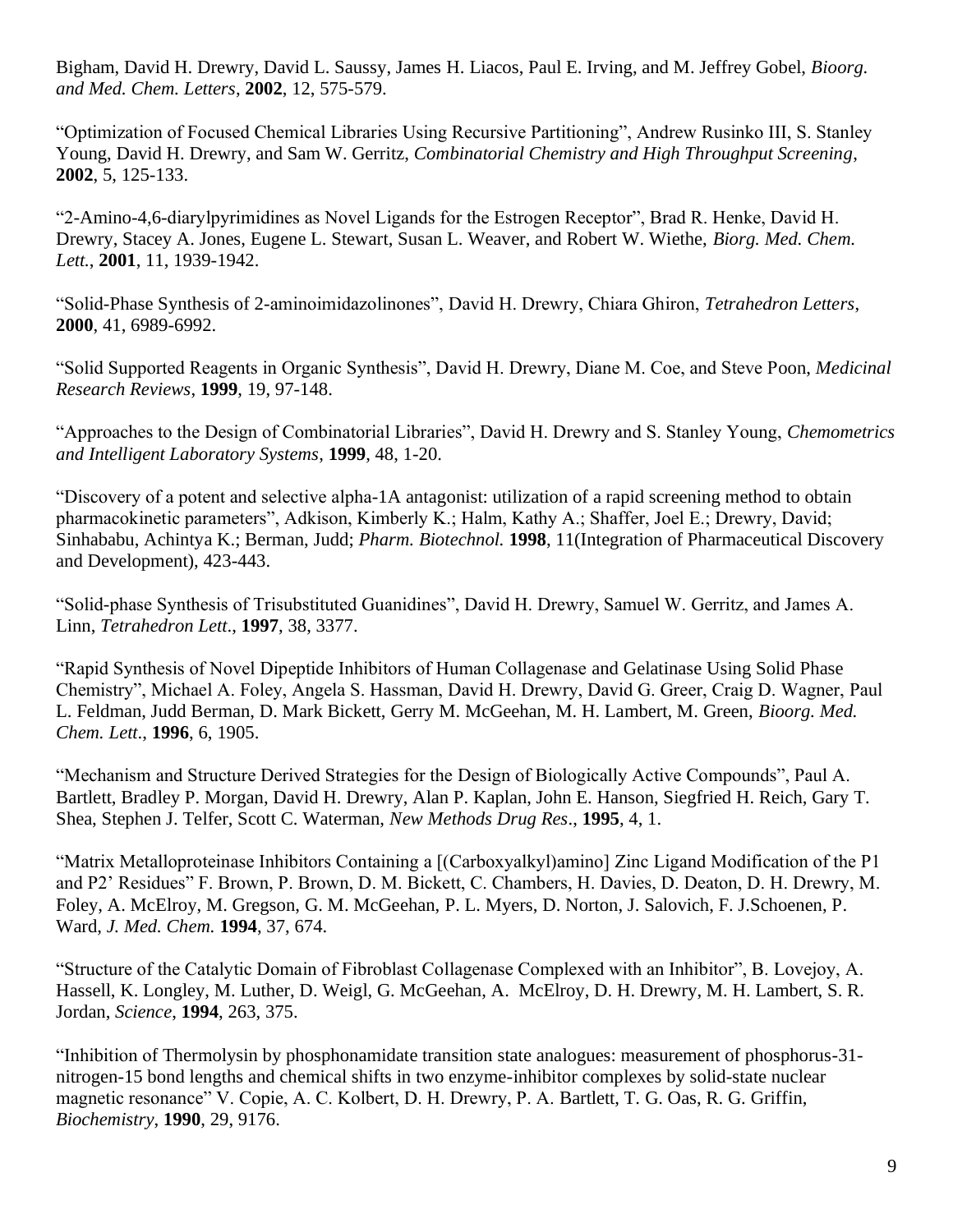"Details of the interaction of phosphorus-containing peptide inhibitors with Thermolysin" P. A. Bartlett, D. H. Drewry, J. E. Hanson, C. K. Marlowe, *Peptides: Chemistry and Biology, Proc. Am. Pept. Symp. 10th* , **1988**, 427, Ed: G.R. Marshall, Publisher: Escom Sci. Pub., Leiden, Neth.

### **Book Chapters**

"Drug Discovery and Development for Schistosomiasis" Caffrey CR, El-Sakkary N, Mader P, Krieg R, Becker K, Schlitzer M, Drewry DH, Vennerstrom JL, Grevelding CG, Chapter 8 from Neglected Tropical Diseases: Drug Discovery and Development in the "Methods and Principles in Medicinal Chemistry" series, published by Wiley-VCH Verlag GmbH & Co KGaA, 2019, ISBN: 9783527343041

"New screening approaches for kinases" Drewry, David H., King, B.W., Wells, C. I., Zuercher, W. J; Chapter 2 from Kinase Drug Discovery: Modern Approaches, published by Royal Society of Chemistry, 2019, ISBN: 978-1-78801-083-2.

"Drugging the Kinome" Axtman, A.D., Couñago, R., Drewry, David H., Robers, M.B., Wells, C.I.; Chapter 10 from Kinase Drug Discovery: Modern Approaches, published by Royal Society of Chemistry, 2019, ISBN: 978-1-78801-083-2.

"Kinase Inhibitors among Hits from Malaria Cellular Screens" J.R. Brown, David H. Drewry, F. J. Gamo, J. F. Garcia-Bustos, Chapter 13 in Protein Phosphorylation in Parasites: Novel Targets for Antiparasitic Intervention, published by Wiley-Blackwell, January 2014, ISBN: 978-3-527-33235-9.

"The kinome and its impact on medicinal chemistry" Drewry, David H**.**; Bamborough, Paul; Schneider, Klaus; Smith, Gary K.**;** From RSC Drug Discovery Series, **2012**, 19(Kinase Drug Discovery), 1-53.

"Strategies for Discovering Kinase Drugs", Adams, Jerry L.; Bamborough, Paul; Drewry, David H.; Shewchuk, Lisa; ed. by Lackey, Karen E; from Gene Family Targeted Molecular Design, **2009**, Pub. By John Wiley & Sons, Inc.; ISBN:978-0-470-41289-3.

"Interplay among enzyme mechanism, protein structure, and the design of serine proteases inhibitors", P. A. Bartlett, N. S. Sampson, S. H. Reich, D. H. Drewry, L. A. Lamden, in Use of X-Ray Crystallography in the Design of Antiviral Agents, Ed: W.G. Laver and G. M. Air, Publisher: Academic Press, Inc., **1990**.

# **Current Research Support**

Developing a Structure-guided Drug Discovery Pipeline for Direct Brachyury Inhibition – Phase 2 Chordoma Foundation Drewry (PI) 12/23/2019-12/22/2021

Illuminating Function of the Understudied Druggable Kinome U24 DK116204 Johnson (PI), Drewry Role: Staff Scientist 11/01/2017-10/31/2023

SBIR: Kinase Targeted Antimalarial Agents R44 AI150237 (Luceome Biotechnologies, LLC) Zutshi (PI), Drewry Role: Consortium PI 12/16/2019-11/30/2021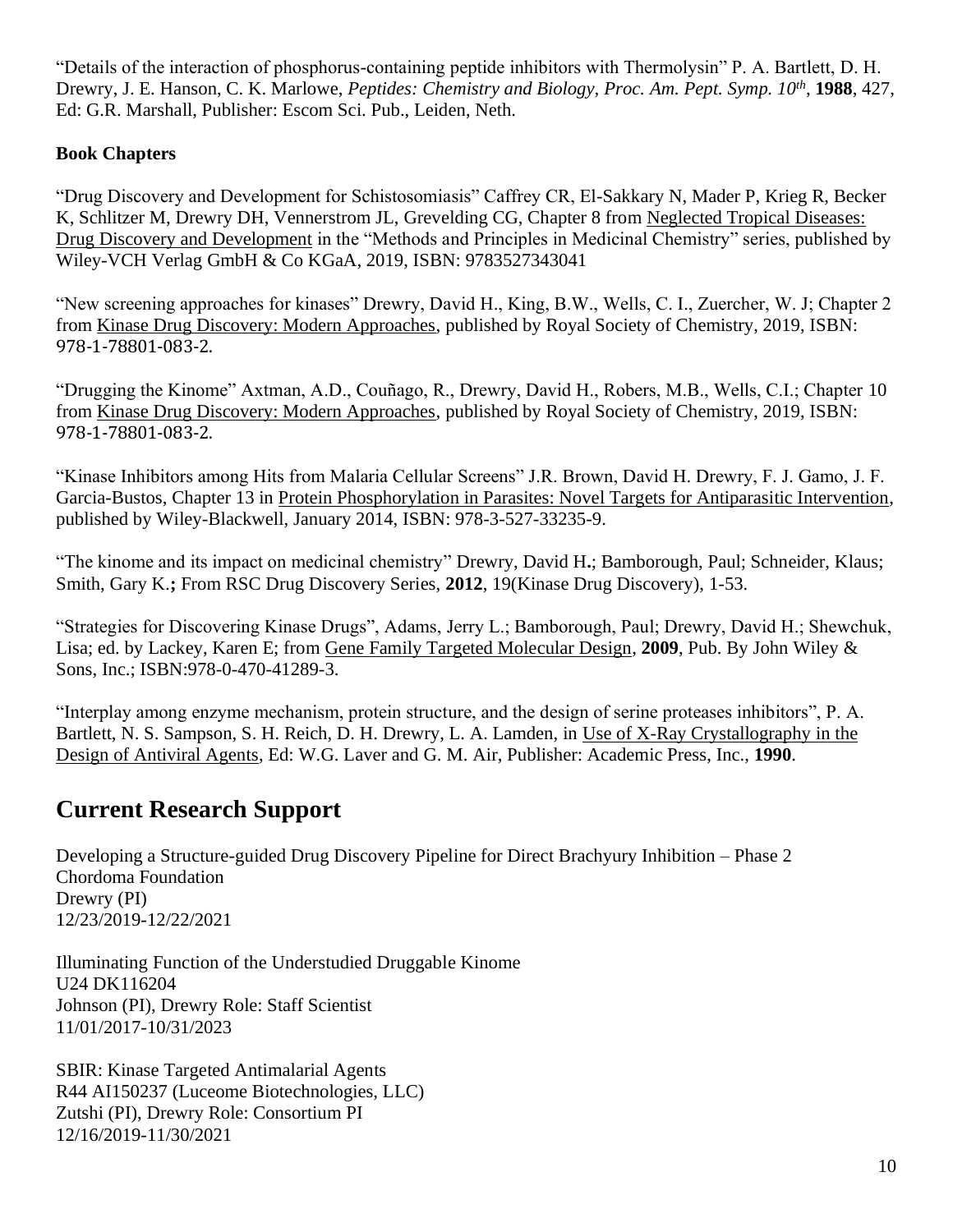Characterization of an understudied kinase, NEK5, in acquisition of a mesenchymal and migratory cell phenotype R03 TR003386 (Tulane) Burow (PI); Drewry Role: Consortium PI 09/08/2020-09/07/2021

Chordoma Research Fund 2021-2022: \$50,000 pledge from UNC alumni / Chordoma patient

# **Completed Research Support**

Creation of in vivo active chemical probes for CAMKK2 to treat cancer R01 CA218442 Drewry (PI) 08/01/2017-07/31/2021

Developing a structure-guided drug discovery pipeline for direct Brachyury inhibition (Phase 1) The Mark Foundation for Cancer Res. /University of Oxford Drewry (PI) 10/01/2018 – 9/30/2019

SBIR: Tools for Accelerating R&D for Historically Understudied Protein Kinases R44TR001916 (Luceome Biotechnologies, LLC) Zutshi (PI), Drewry Role: Consortium PI 02/01/2017-01/31/2020

An open-source plant chemogenomics set to identify genes controlling drought tolerance in rice University of California at Davis/The Foundation for Food and Agriculture Research (No Number) Ronald (PI), Drewry Role: Consortium PI 10/01/2017-09/30/2020

# **Invited Lectures**

2021 Transcription Factor Drug Development Illuminating the Druggable Genome Face-to-Face Annual Meeting IDG experimental working group e-IDG Symposium

2020

Chordoma Foundation International Chordoma Research Workshop Sarcoma Webinar Series: Chordoma and Brachyury Drug Discovery ELRIG Drug Discovery: Kinase Systems Based Research

2019 Chemical Biology and Target Validation Fibrolamellar Cancer Foundation Research Summit 2019 Merck KGaA – Open Science Boehringer Ingelheim – Open Science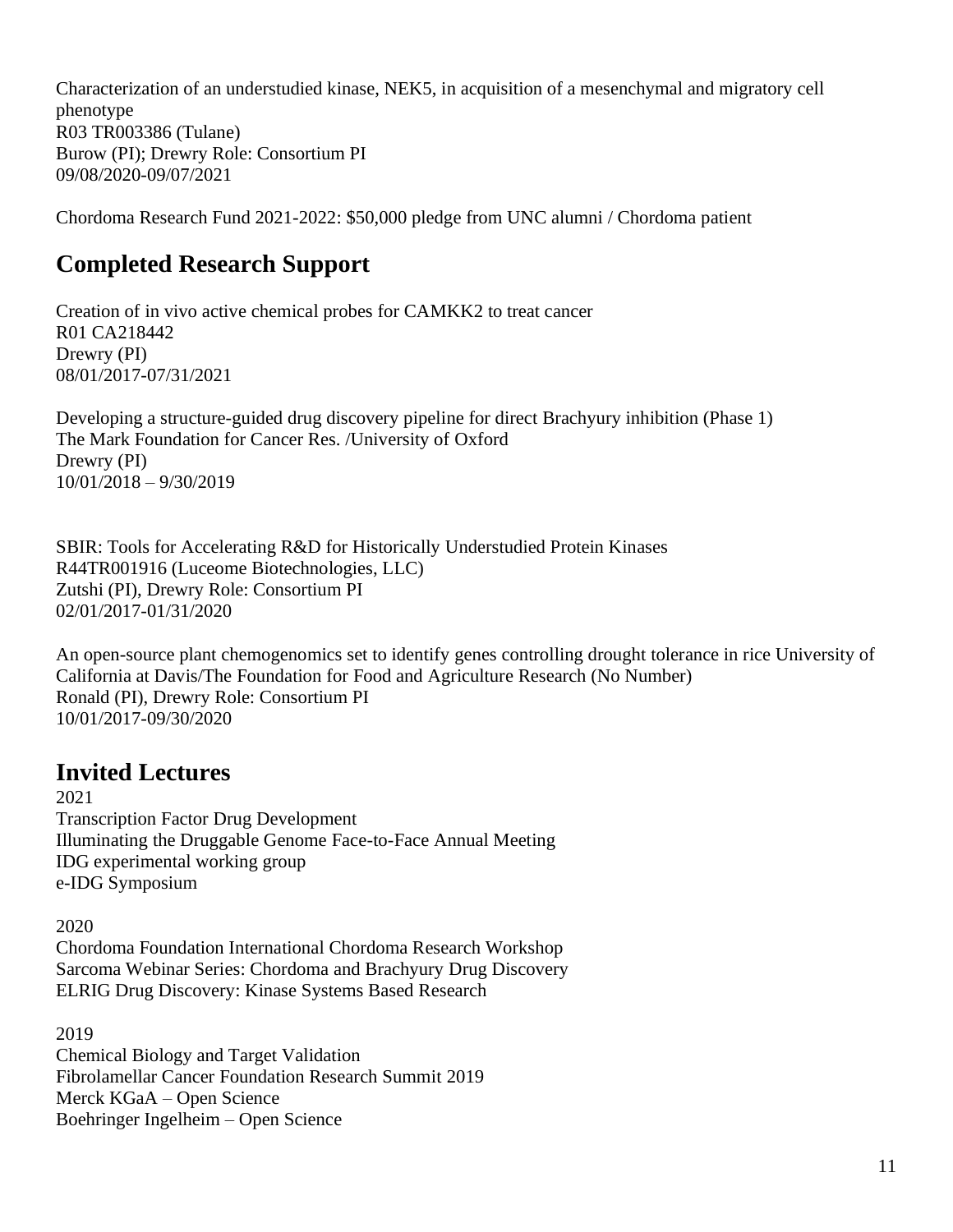#### 2018

University of Wisconsin, Madison Molecular and Cellular Pharmacology Seminar Series Chordoma Foundation International Chordoma Research Workshop

### 2016

Children's Cancer Therapy Development Institute 2016 Nanocourse

### 2014

SGC-FAPESP-Nature conference on Chemical probe based open science

## 2013

Bioorganic Chemistry Gordon Research Conference Industrial Knowledge Forge and CR-UK/YCR Sheffield Cancer Research Center Biochemical Society meeting Exploring Kinomes: Pseudokinases and Beyond International Chordoma Research Workshop Drug Discovery Department seminar, Moffitt Cancer Center

### 2011

ASBMB Meeting, Chemical, Synthetic, and Systems Biology Next Generation Kinase Inhibitors

## 2010

Cancer Therapeutics Symposium at the Canadian Chemistry Society National Meeting

2007

Chemistry Department Seminar Series, University of North Carolina Wilmington

2005

Gordon Research Conference, Combinatorial Chemistry

## 2003

Paul A. Bartlett Symposium, University of California, Berkeley

2000

The Pharmaceutical Symposium, Texas A&M University

### 1999

Gordon Research Conference, Medicinal Chemistry 2 nd International RSC Combinatorial Chemistry Conference Harvard Institute of Chemistry and Cell Biology

1996 ACS National Meeting

1994 ACS National Meeting, Antiarthritic Protease Inhibitors Symposium

# **Teaching Activities**

**Post-Doctoral Advisor** Yi Liang 2016-2018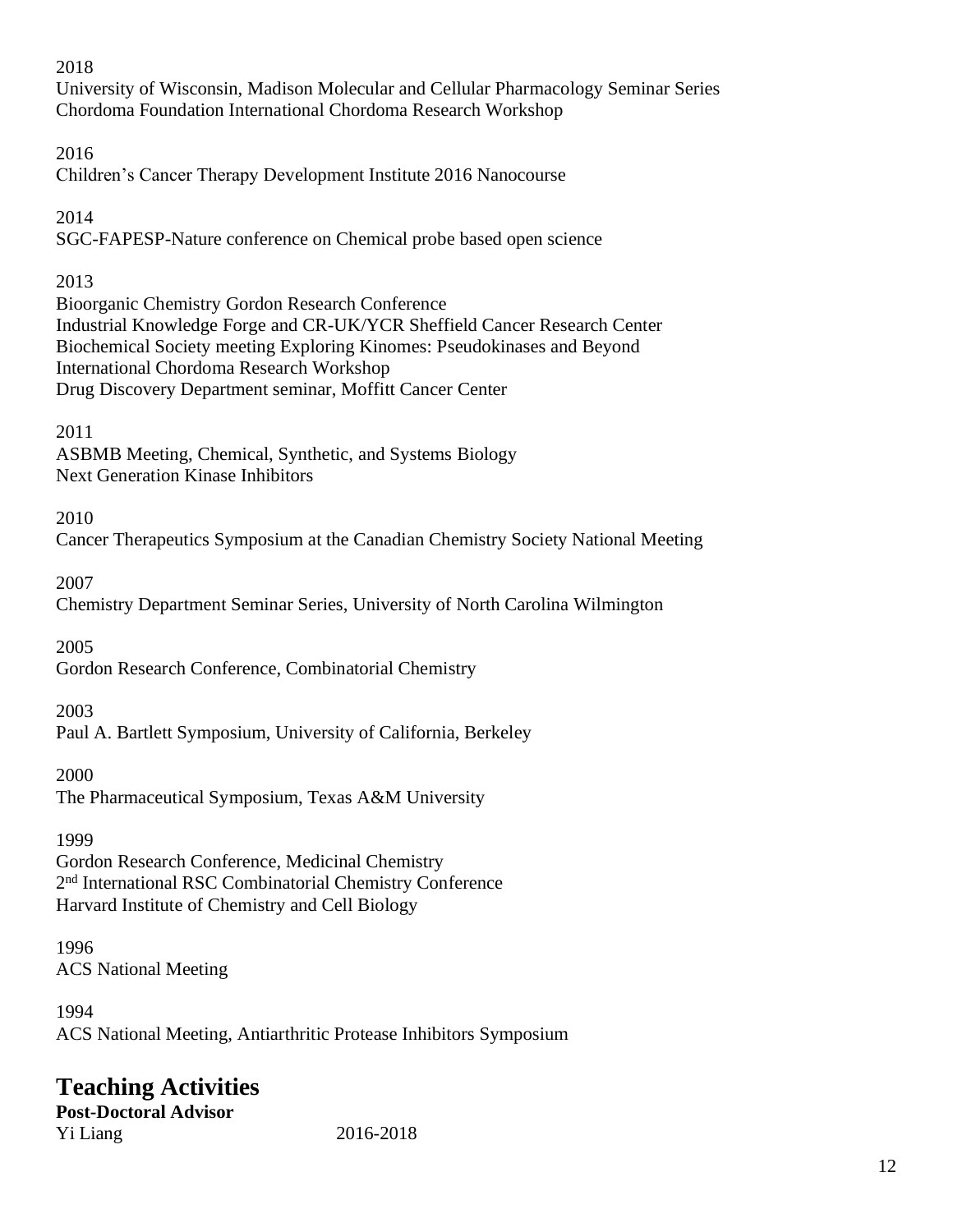| Nirav Kapadia (30%)   | 2016-2018 |
|-----------------------|-----------|
| Carla Alamillo Ferrer | 2017-2018 |
| Sean O'Byrne          | 2018-2019 |
| Ben Eduful            | 2018-2020 |
| Louisa Temme          | 2018-2020 |
| Alfredo Picado        | 2017-2020 |
| Xuan Yang             | 2020-     |
| Kareem Galal          | 2020-     |
| Anwar Hossain         | 2020-     |
|                       |           |

#### **Graduate Student Advisor**

Han Wee Ong 2020-

#### **Rotation Student Advisor**

Maddie Jenner, Rebecca Johnson, Han Wee Ong, Peter Buttery, David Shirley, Eric Merten, Meghan Ricciardi, Brian Anderson, Ivanna Zhilinskaya

**UNC Undergraduate Research Advisor** Hans Oh 2021

#### **Visiting Students Advisor**

Guillermo Correa Otero (Summer 2019, University of Puerto Rico at Cayey) Olamide Adepegba (Fall 2021, University College London)

## **Professional Service and Activities**

#### **Service to the School and University**

CBMC recruitment weekend student interviews (2019, 2020, 2021) BBSP student interviews (2019, 2020, 2021) Eshelman Institute for Innovation grant application review (2021)

#### **CBMC Doctoral Committee Member**

- 2020 Peter Buttery (chair)
- 2020 Rebecca Johnson (chair)
- 2020 David Shirley (chair)
- 2020 Han Wee Ong

#### **CBMC Student Advisory Committee Member**

- 2021 Ivanna Zhilinskaya
- 2021 Jon-Michael Beasley (chair)
- 2020 David Shirley

#### **Other Professional Activities**

- 2021 Grant Reviewer Marsden Fund
- 2019- Grant reviewer Fibrolamellar Cancer Foundation
- 2018- Steering Committee Dream Challenge
- 2017- NIH Grant review study sections: Synthetic and Biological Chemistry A (SBCA) Study Section February 2022); High Throughput Screening (March 2020, July 2020, October 2020); Drug